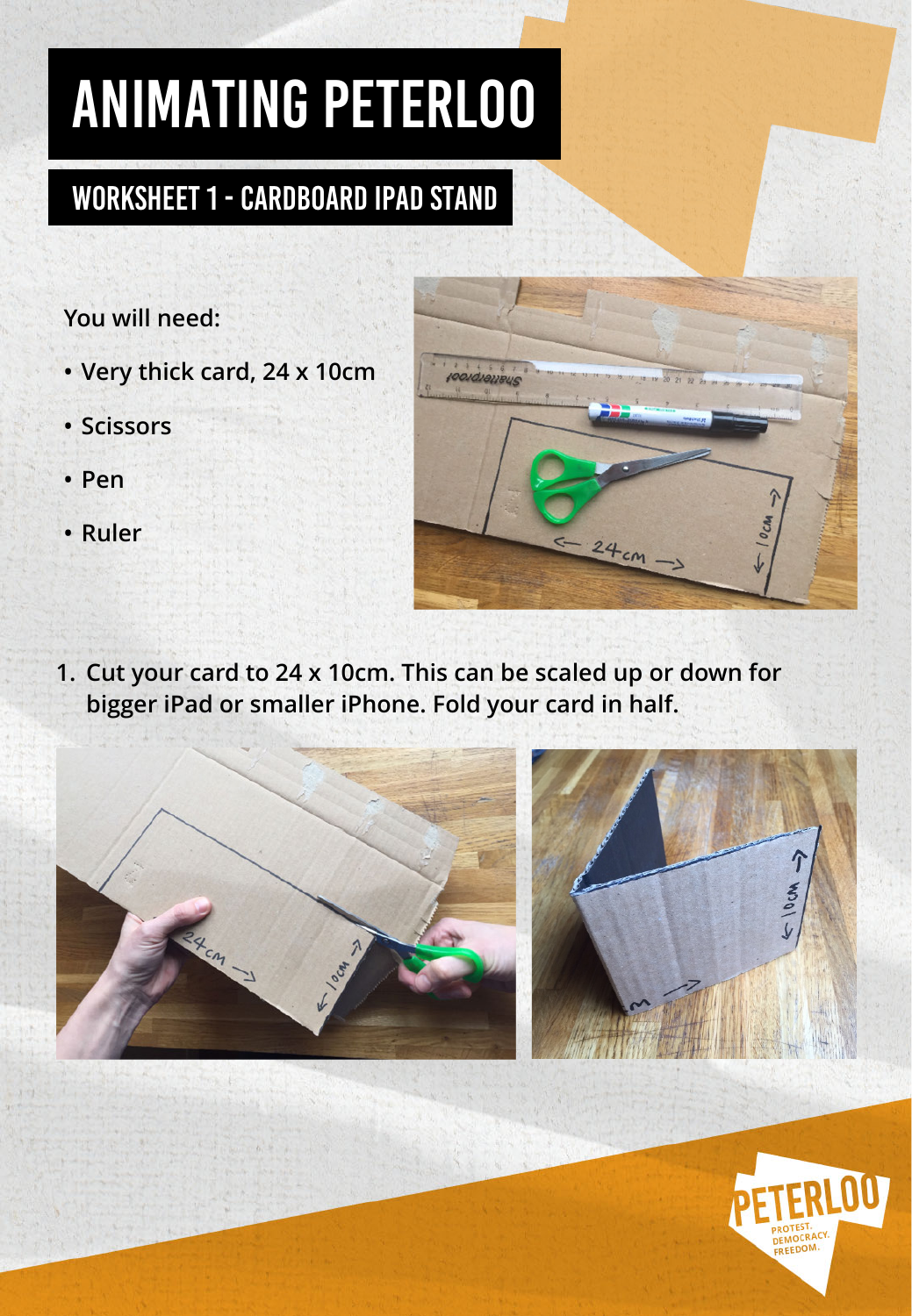## Worksheet 2 - Cardboard iPad stand

**2. Draw an angled 'L' shape and cut along this line**



**3. Cut further grooves to support your device and place your iPad in your new stand!**



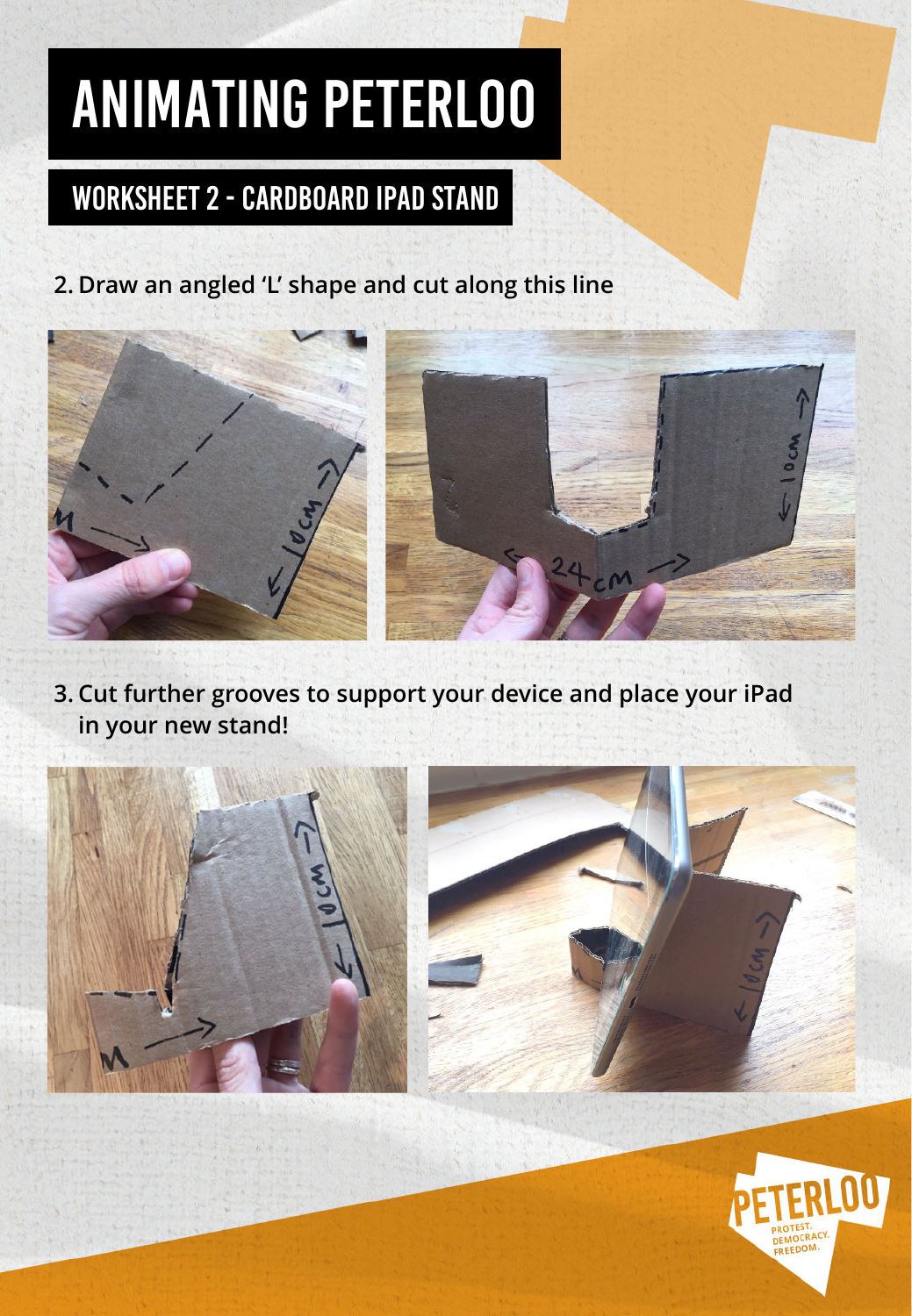## Worksheet 3 – THE PROCESS

### **Step One**

Draw and cut out a character for your animation. If you thought of some additional objects for your animation, cut them out too. Think about moving parts for your animated character. You may want to cut out legs and arms separately so you can blu tack them together and move them in your animation.

### **Step Two**

You may want to make a banner for your character to hold. This can be where your message will appear. If you have other ideas for how to animate your text, great!

#### **Step Three**

Cut out the letters you will need for your animated message.

#### **Step Four**

Put your device on its stand. Make sure you are somewhere with plenty of light.

#### **Step Five**

Use blu tack to put a piece of white card on the wall, this will be your background

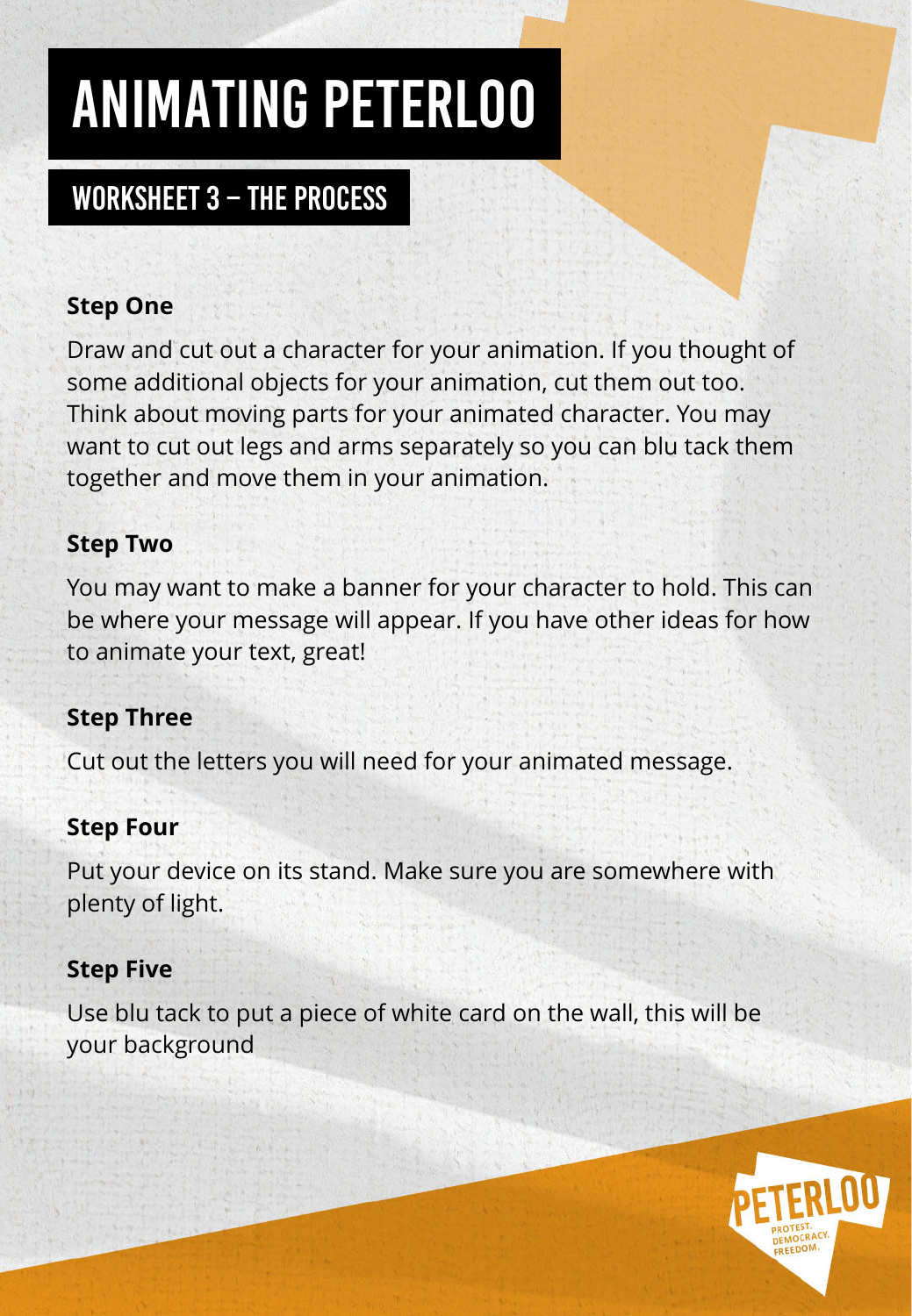### Worksheet 3 – THE PROCESS CONT.

#### **Step Six**

Open the iMotion app and start new movie.

#### **Step Seven**

Position your device so that the white background fills the image.

#### **Step Eight**

Stick your character onto the background using blu tack. Use small bits of blu tack for your character and letters as this will make it easier to move them as you animate.

#### **Step Nine**

Begin your animation!

#### **Step Ten**

Remember to make small changes between each photo and try to keep the device perfectly still.

#### **Step Eleven**

You may want to animate the text by taking one photo as each new letter appears. This will make it seem as though the words are appearing by themselves.

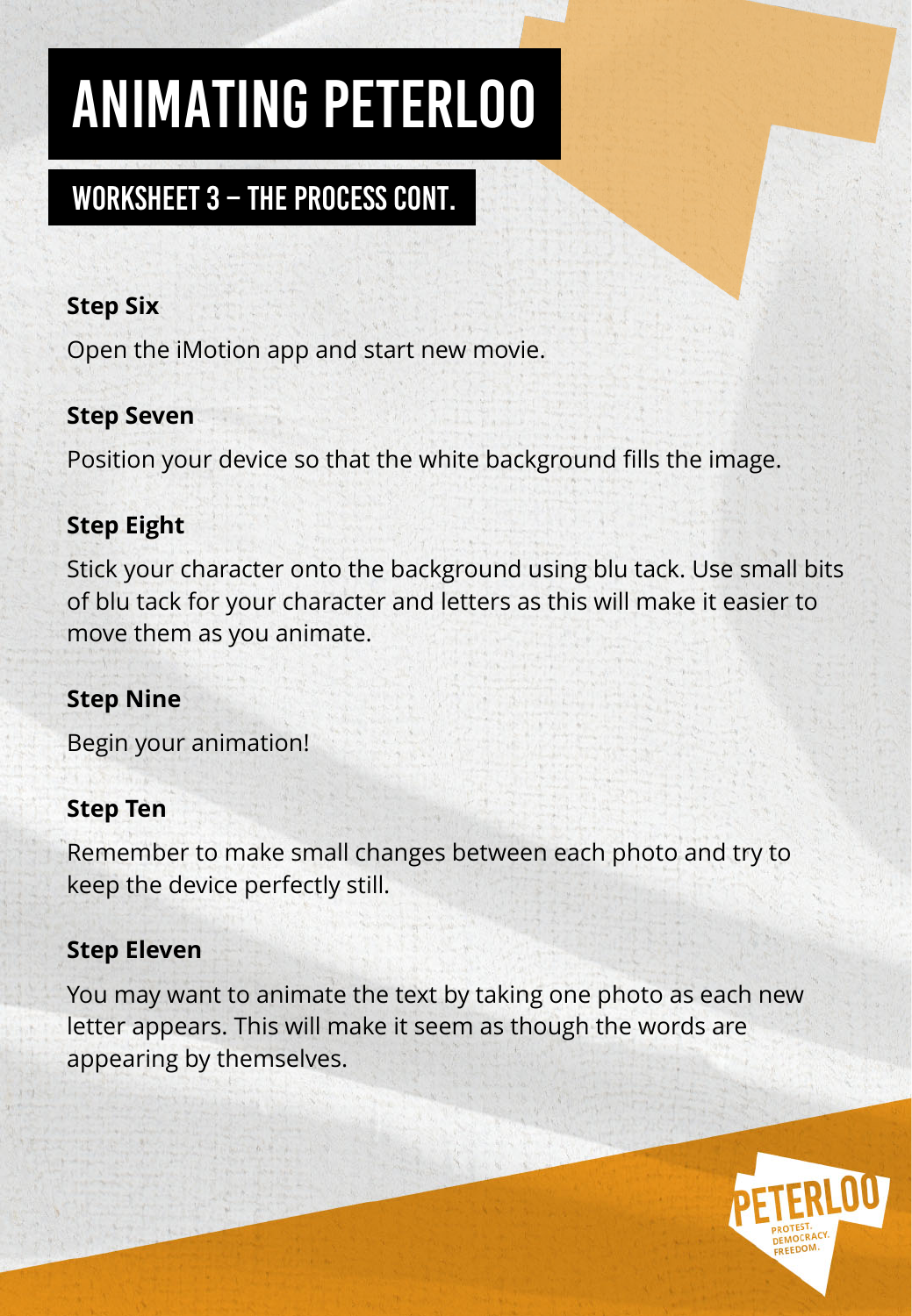### Worksheet 4 – THE APP

#### **Step One**

Open app to get to start page.

#### **Step Two**

Select 'new movie'.

#### **Step Three**

Make sure your device is in a landscape position to make a widescreen movie.

#### **Step Four**

Tap 'manual', then 'start'.

#### **Step Five**

Tap 'capture' each time you're ready for a new photo.